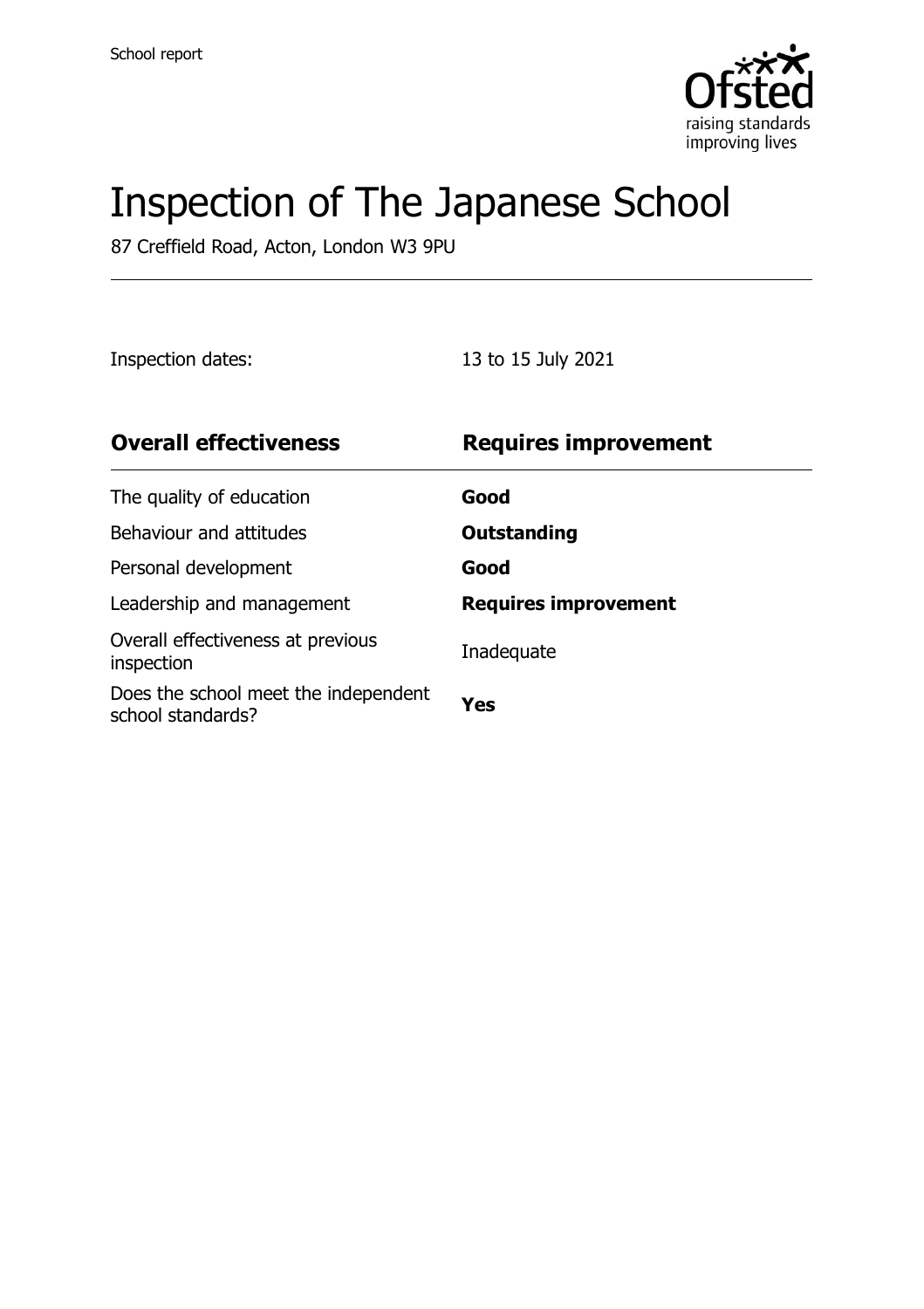

# **What is it like to attend this school?**

There is a cheerful atmosphere around the school. Pupils said that they are happy here and make lots of friends. Pupils are loyal and respectful and celebrate each other's successes. Pupils told us that no one in school makes any unkind remarks and there is no bullying. They said that there is always an adult to go to if they have any worries.

Pupils readily take on responsibilities as charity fundraisers, broadcasters on the school's radio station and cheerleaders at whole-school events. Selected pupils provide a warm 'daily greeting' to welcome pupils at the start of the day.

Pupils take their schoolwork seriously. Teachers help them to do well in their studies. They have high expectations of pupils' work and behaviour. Pupils enjoy the many clubs on offer, including kendo, music, dance and table tennis. They are proud of the vegetables they grow and use to cook healthy meals.

Pupils take great care of the school's resources. They willingly work together to tidy their classroom and the playground. They said that they feel safe in school. Since the previous inspection, leaders have made improvements, including to safeguarding procedures. However, leaders have not made sure that all actions from specific reviews of the premises' safety have been actioned fully and swiftly.

### **What does the school do well and what does it need to do better?**

Pupils study the Japanese national curriculum which covers a suitably broad and balanced range of subjects. Leaders ensure that the content of each subject is well planned. Pupils have many opportunities to revisit prior learning and apply and deepen their understanding so that they achieve well.

Teachers are well qualified and are generally specialists in the subjects they teach. They provide clear explanations. They regularly check how well pupils are learning. Teachers pick up pupils' errors or misconceptions promptly and deal with them positively, boosting pupils' confidence. Teachers use information received when pupils join the school to adapt their teaching to meet pupils' individual needs. Teachers support pupils with special educational needs and/or disabilities (SEND) to enable them to complete their work to the same high standards as others. Since the previous inspection, leaders have appointed staff with specific responsibilities for pupils with SEND. They are developing links with specialist therapists to develop this aspect of the school's work further.

Personal, social and health education (PSHE) introduces pupils to a broad variety of topics that contribute strongly to their character development. Pupils learn about a wide range of current affairs and moral issues. They study cultures and faiths other than their own. Pupils understand and are sympathetic to the challenges faced by different people and communities, including those with protected characteristics. However, a few PSHE themes are not sequenced in a way that helps pupils to build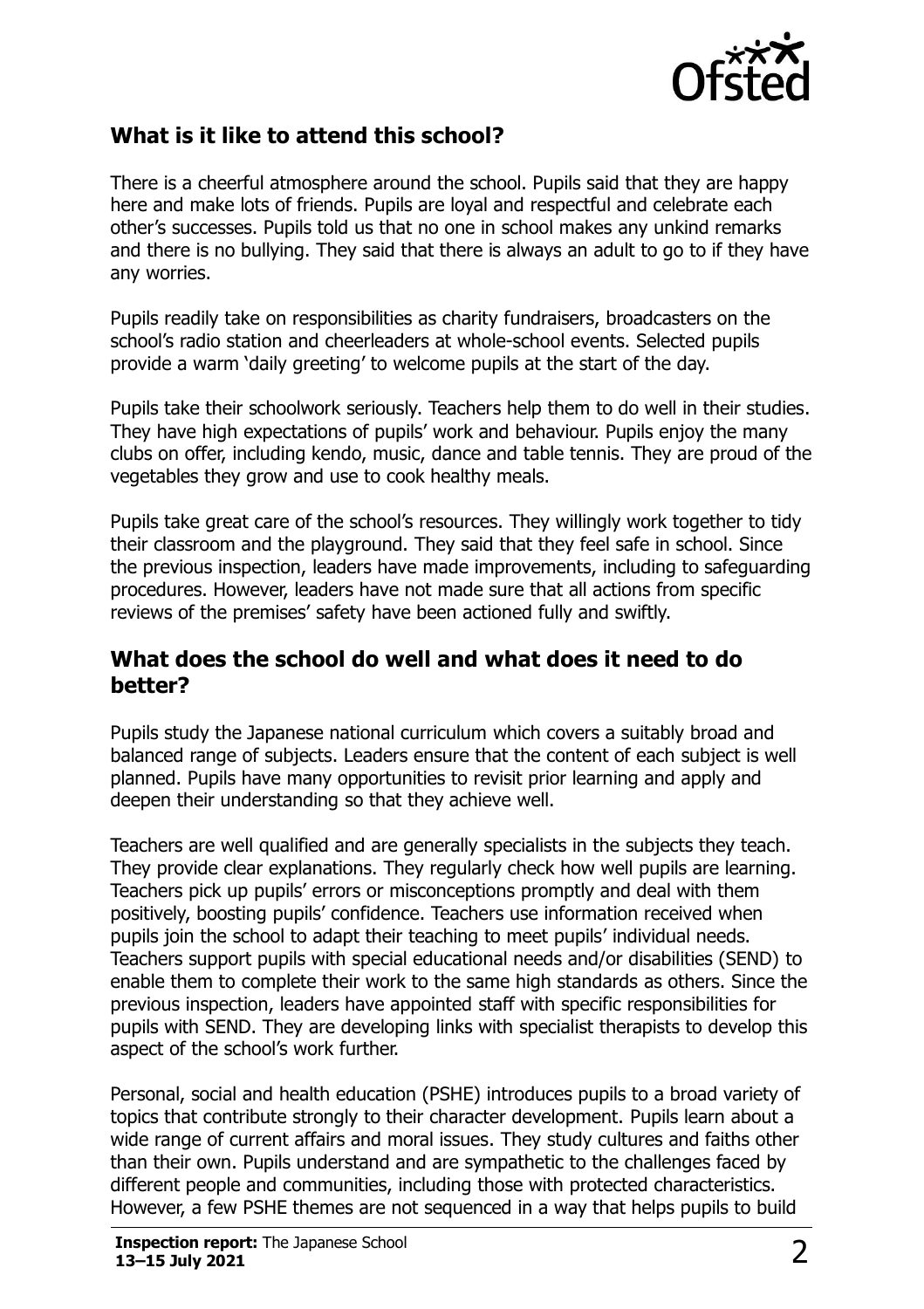

their understanding equally well. Leaders are adjusting the PSHE planning and the order in which key themes are taught.

Many pupils have had widely different experiences of learning English before joining the school. Leaders ensure that pupils learn to read and write in English as soon as they start at the school. They quickly gain the knowledge they need to become confident, fluent readers. Pupils have access to a wide range of high-quality fiction and non-fiction texts in English, and English classics translated into Japanese. The rate of borrowing from the school's well-stocked library reflects pupils' love of reading books in English and Japanese.

Teachers' high expectations in lessons and pupils' strong commitment to learning mean that pupils are thoroughly attentive and work exceptionally well together. They discuss and debate issues maturely. All parents, carers and staff who responded to the online surveys for the inspection agreed that pupils behave consistently well. Pupils attend school very regularly.

Staff, pupils and parents establish a strong sense of community across the school. Parents felt well informed about their child's experience of school. In the survey, they confirmed that they rarely have any concerns. Staff are typically positive about working at the school.

The chair of the proprietor board has revised arrangements for when school leaders and members change so that there is improved continuity and handover of responsibilities. Since the previous inspection, board members have attended appropriate training for their roles. They receive regular progress reports from the headteacher.

The proprietor board has overseen the work needed to address un-met independent school standards from the previous inspection. Leaders have made improvements so that standards relating to spiritual, moral, social and cultural education, PSHE, provision for pupils with SEND, the handling of complaints and safeguarding checks are now met.

School leaders, including the proprietor board, have not paid close enough attention to some matters relating to fire safety. School leaders have commissioned regular professional fire safety checks of the school site. However, they have not acted with urgency to arrange for recommended improvements to be made. They have not ensured that, in between professional contractors' monthly fire safety checks, school staff complete regular and frequent checks and maintenance of fire doors and fire safety equipment. During the inspection, once this was identified by inspectors, the proprietor board responded swiftly to shortfalls in the school's approach to site fire safety. The chair of the board has drawn up plans for the routine completion of recommended checks and clear lines of responsibility and accountability to ensure these are done routinely and regularly. However, this standard is not met and leadership and management require improvement.

The school meets the requirements of schedule 10 of the Equality Act 2010.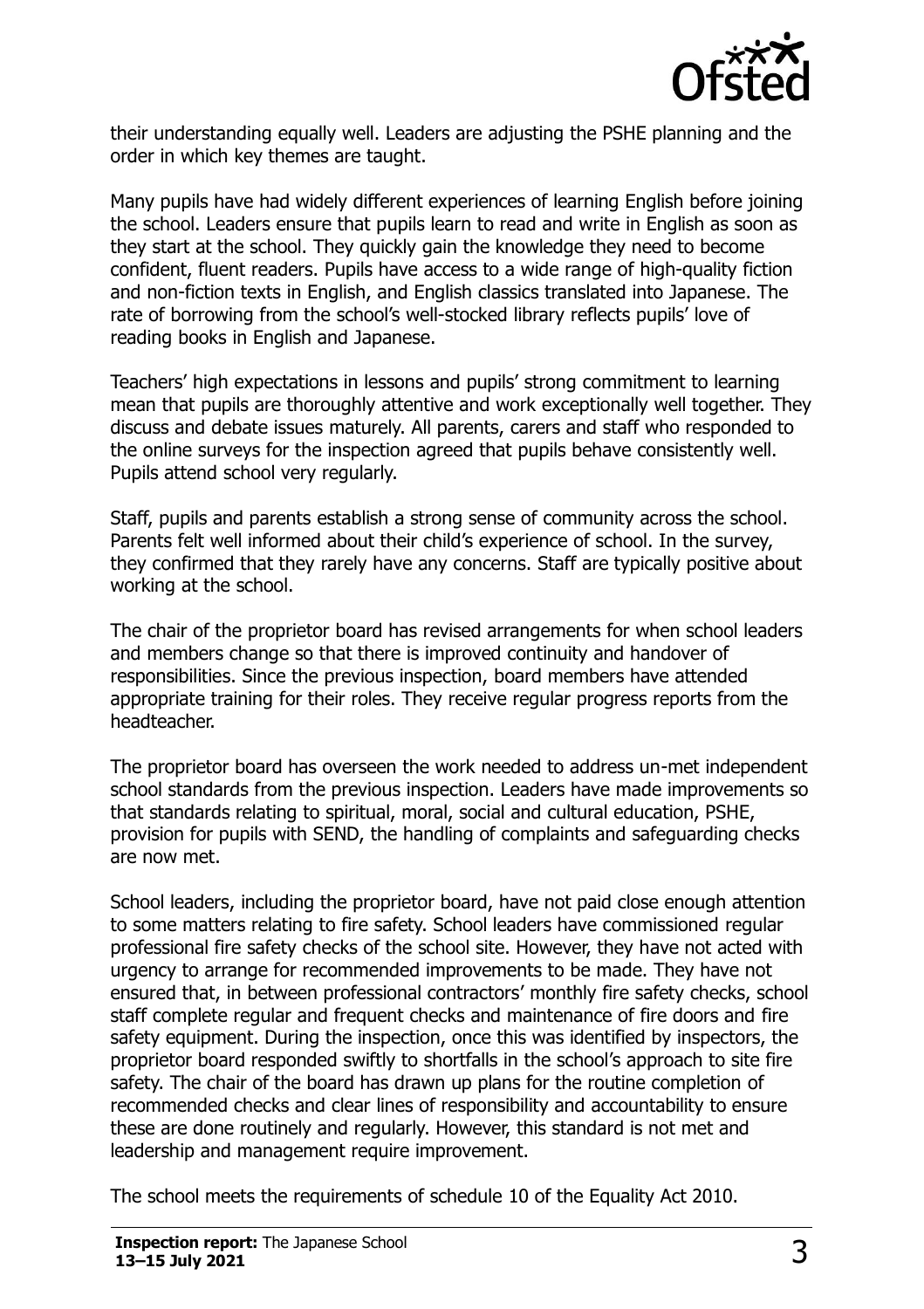

# **Safeguarding**

The arrangements for safeguarding are effective.

Since the previous inspection, school leaders have ensured that the school's safeguarding policy reflects up-to-date statutory requirements. All staff have received training so that they know and fulfil their responsibilities to safeguard pupils. Staff are alert to concerns about pupils and know the school's referral processes.

Leaders have developed reporting systems so that their follow up of safeguarding concerns is well documented. Staff work with outside agencies, including the local authority, to ensure that pupils and their families receive the support they need.

Pupils learn about risks to their safety, such as the impact of illegal drugs on their physical and emotional well-being. Guest speakers help pupils understand risks within the local area and how to keep themselves safe from harm.

Leaders make all the required pre-employment checks on staff.

# **What does the school need to do to improve?**

# **(Information for the school and proprietor)**

- Leaders have not maintained effective oversight of some matters relating to the safety of the school site. They have not responded swiftly to recommendations for improvements in fire safety checks. Leaders have not ensured the maintenance of fire prevention resources and that regular and frequent routine checks are made of fire safety equipment. Leaders should ensure that routine recommended checks and clear lines of responsibility and accountability are established and maintained.
- The PSHE programme is not sequenced as logically as other subjects taught in the school. Pupils' do not recall some content and concepts that they have learned previously because planning does not enable them to build on prior learning and prepare them to learn new knowledge. Subject leaders should adjust PSHE planning and the order in which key themes are taught to support pupils' learning further.

## **How can I feed back my views?**

You can use [Ofsted Parent View](http://parentview.ofsted.gov.uk/) to give Ofsted your opinion on your child's school, or to find out what other parents and carers think. We use Ofsted Parent View information when deciding which schools to inspect, when to inspect them and as part of their inspection.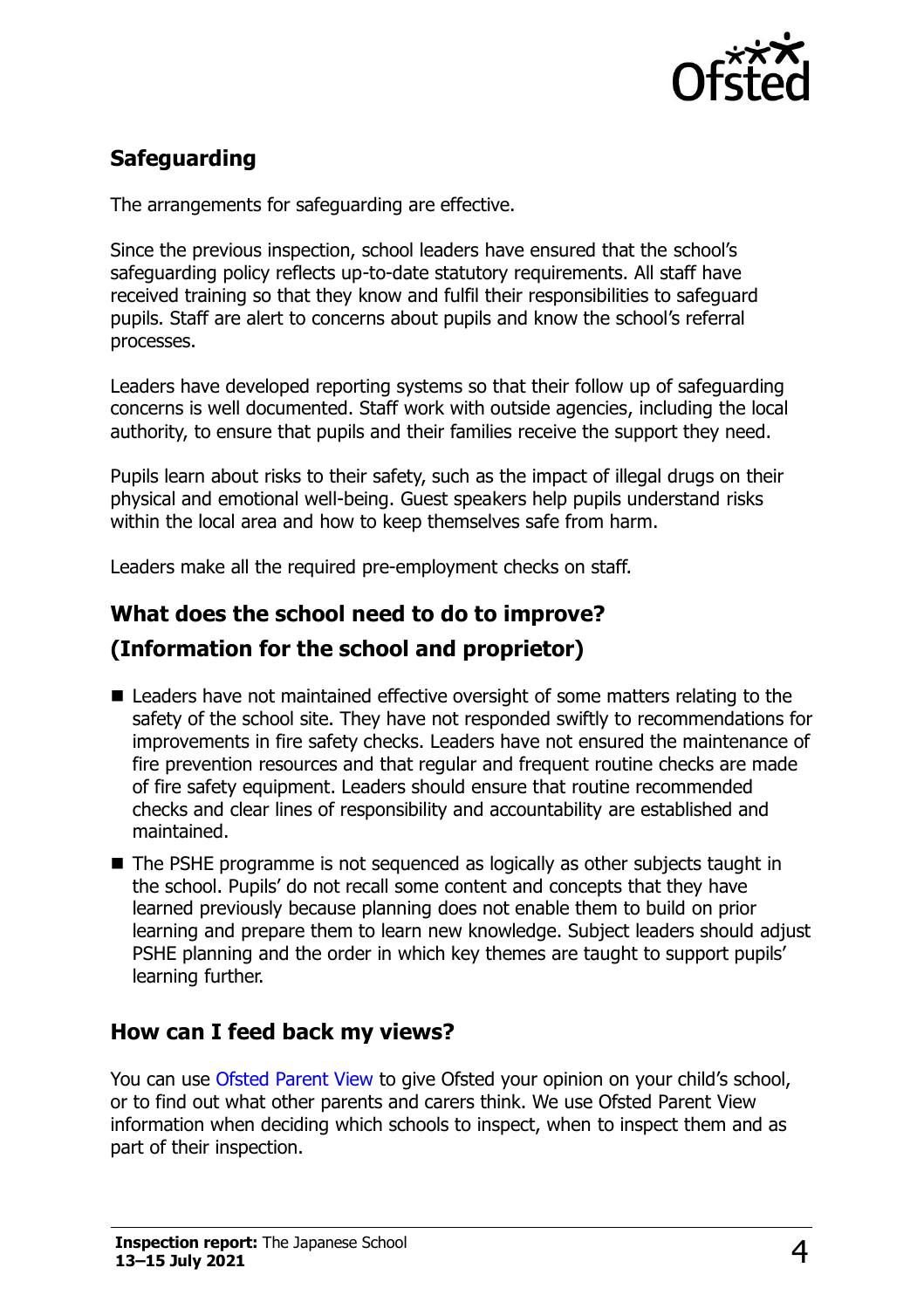

The Department for Education has further [guidance](http://www.gov.uk/complain-about-school) on how to complain about a school.

If you are the provider and you are not happy with the inspection or the report, you can [complain to Ofsted.](http://www.gov.uk/complain-ofsted-report)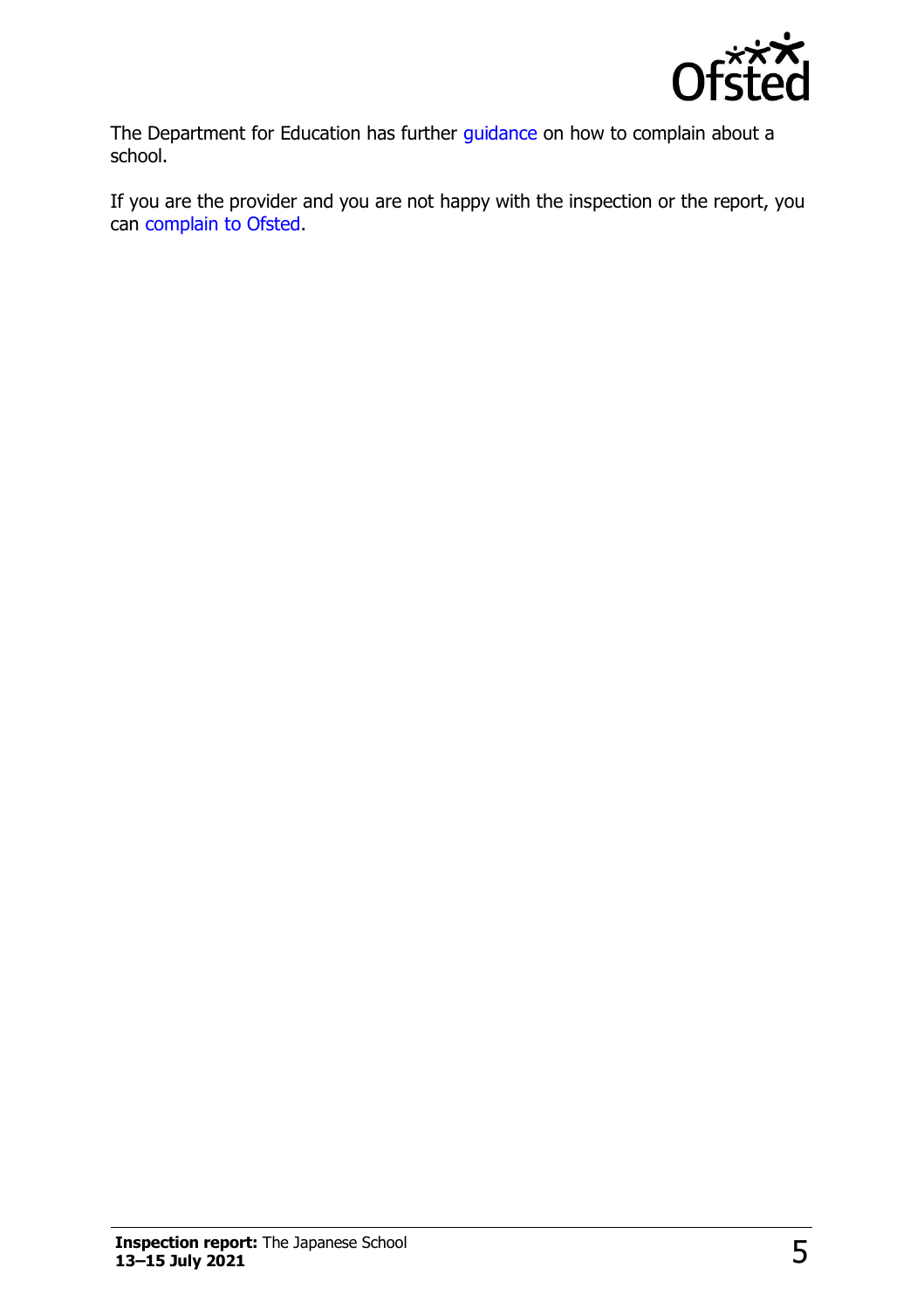

# **School details**

| Unique reference number             | 101958                                          |  |
|-------------------------------------|-------------------------------------------------|--|
| <b>DfE registration number</b>      | 307/6070                                        |  |
| <b>Local authority</b>              | Ealing                                          |  |
| <b>Inspection number</b>            | 10189010                                        |  |
| <b>Type of school</b>               | Other independent school                        |  |
| <b>School category</b>              | Independent school                              |  |
| Age range of pupils                 | 6 to 15                                         |  |
| <b>Gender of pupils</b>             | Mixed                                           |  |
| Number of pupils on the school roll | 312                                             |  |
| <b>Number of part-time pupils</b>   | <b>None</b>                                     |  |
| <b>Proprietor</b>                   | The Japanese School Ltd                         |  |
| <b>Chair</b>                        | Keiichiro Nakamura                              |  |
| <b>Headteacher</b>                  | Hideki Ishiyama                                 |  |
| <b>Annual fees (day pupils)</b>     | £2,475                                          |  |
| <b>Telephone number</b>             | 020 8993 7145                                   |  |
| <b>Website</b>                      | www.thejapaneseschool.ltd.uk/nihonjinga<br>kko/ |  |
| <b>Email address</b>                | ron-nichi@thejapaneseschool.ltd.uk              |  |
| Date of previous inspection         | 30 and 31 October 2018                          |  |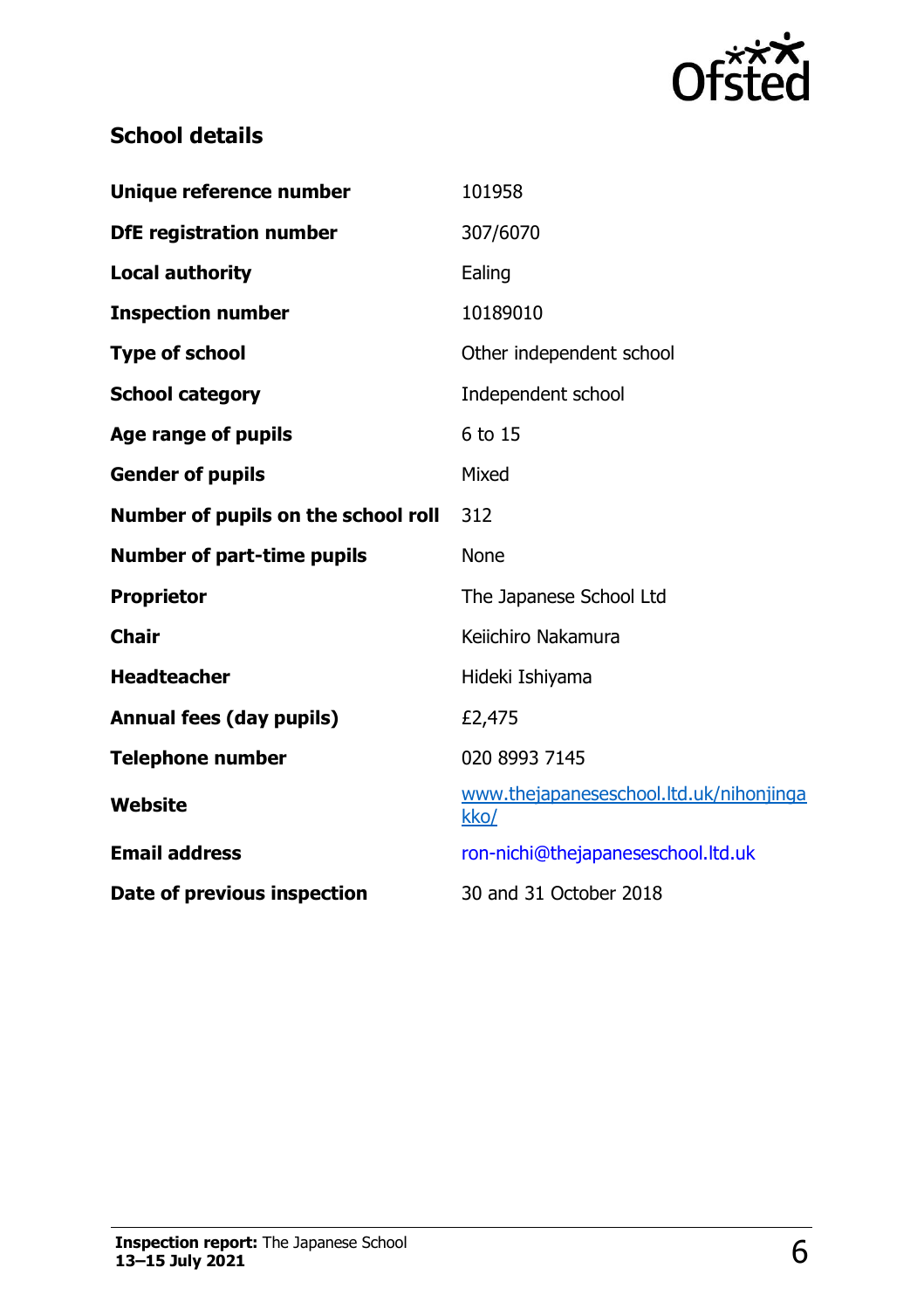

# **Information about this school**

- The Japanese School provides for the children of expatriates who are working in London for a temporary and limited period until they return to Japan. The school is partially funded by the Japanese government.
- The school follows the Japanese national curriculum and almost all teaching is in Japanese which is spoken by staff and pupils.
- The proprietor body comprises a group of Japanese companies. The proprietor board members are representatives of these companies who are currently working in the United Kingdom.
- The previous standard inspection was in October 2018. Since then, there has been one monitoring inspection in June 2019.
- The school does not make use of alternative provision.
- The school does not have any early years provision or provision for two-year-olds.

## **Information about this inspection**

We carried out this inspection under section 109(1) and (2) of the Education and Skills Act 2008. The purpose of the inspection is to advise the Secretary of State for Education about the school's suitability for continued registration as an independent school.

- This was the first routine inspection the school received since the COVID-19 (coronavirus) pandemic began. Inspectors discussed the impact of the pandemic with the school, and have taken that into account in their evaluation.
- Inspectors met with school leaders, including the chair and vice-chair of the proprietor board, groups of pupils and staff, a representative of the Japanese embassy and an independent education consultant who works with the school. They also held informal conversations with staff and pupils around the school.
- Inspectors reviewed school policies and other documents, including those relating to health and safety, curriculum plans, behaviour and minutes of meetings of the proprietor board.
- Inspectors did deep dives in early reading, science, mathematics and PSHE.
- The inspection of safeguarding included scrutiny of the single central record of pre-employment checks, the safeguarding policy, records relating to the identification and follow up of any safeguarding concerns and discussions with pupils and staff.
- Inspectors considered the response to surveys completed for the inspection by 34 members of staff and 187 parents. They also looked at analysis of the school's own surveys of staff views completed in recent years.
- An interpreter accompanied inspectors for some inspection activities.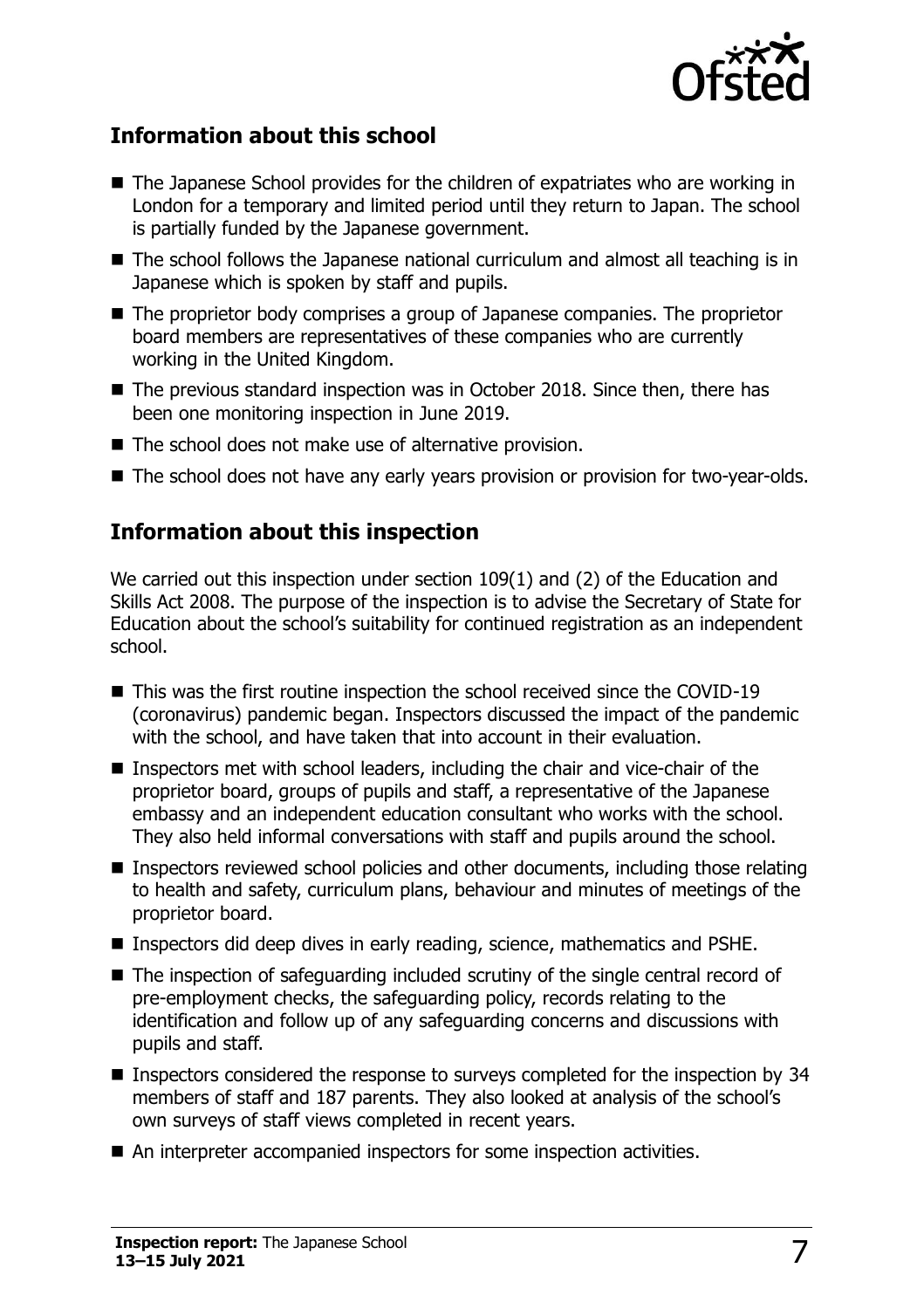

■ During the inspection, inspectors checked whether the school now meets the independent school standards that it was judged to have failed at a previous inspection.

#### **Inspection team**

| Amanda Carter-Fraser, lead inspector | Her Majesty's Inspector |
|--------------------------------------|-------------------------|
| Andrew Wright                        | Her Majesty's Inspector |
| Nick Turvey                          | Her Majesty's Inspector |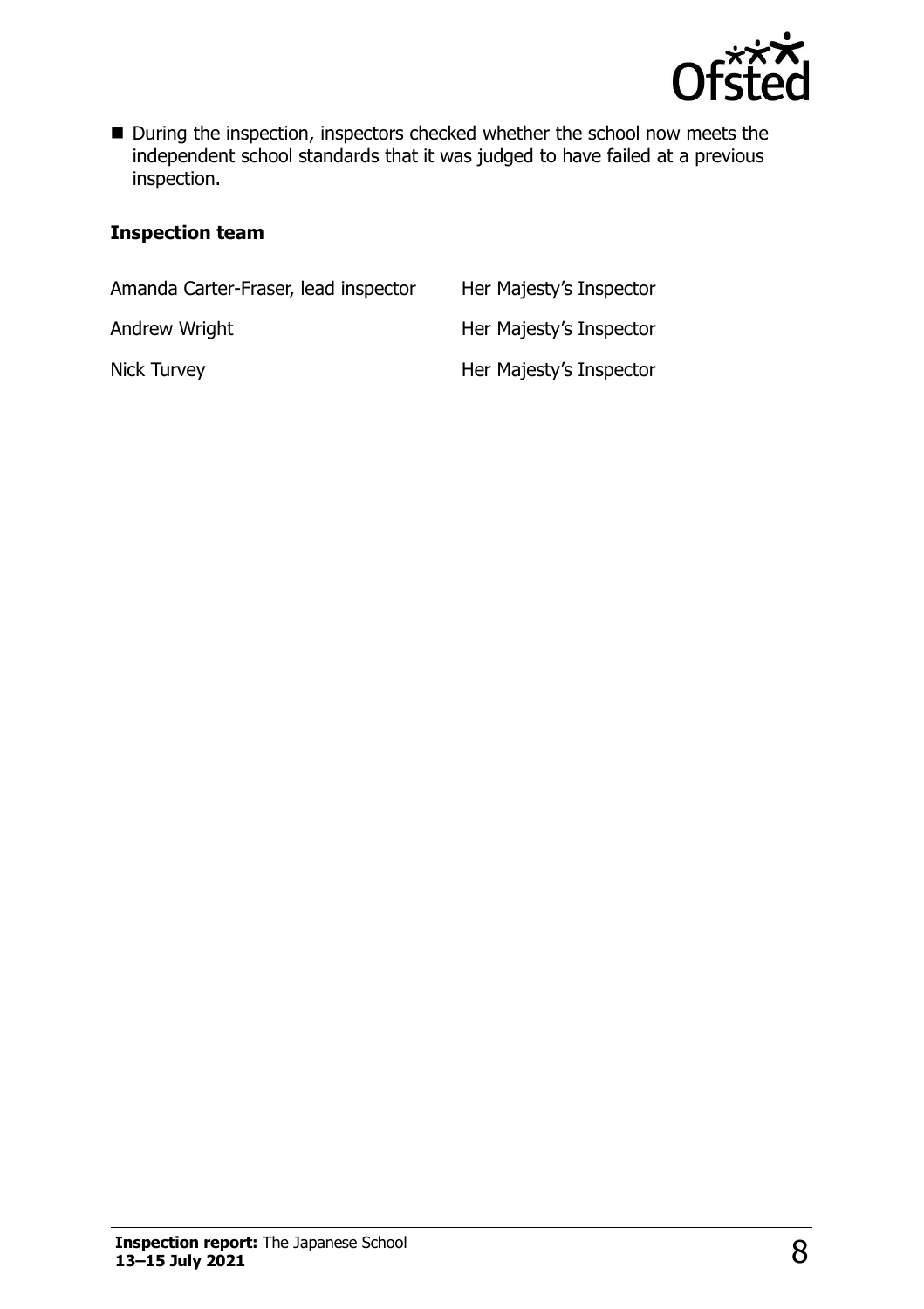

#### **Annex. Compliance with regulatory requirements**

#### **The school's progress in meeting previously failed standards**

■ The school now meets the following requirements of the independent **school standards.**

#### **Part 1. Quality of education provided**

- $\blacksquare$  2(1) The standard in this paragraph is met if -
	- $-$  2(1)(b) the written policy, plans and schemes of work-
	- 2(1)(b)(i) take into account the ages, aptitudes and needs of all pupils, including those with an EHC plan.
- $\blacksquare$  2(2) For the purposes of paragraph (2)(1)(a), the matters are-
	- 2(2)(d) personal, social, health and economic education which-
	- 2(2)(d)(ii) encourages respect for other people, paying particular attention to the protected characteristics set out in the 2010 Act.

#### **Part 2. Spiritual, moral, social and cultural development of pupils**

- 5 The standard about the spiritual, moral, social and cultural development of pupils at the school is met if the proprietor-
	- 5(b) ensures that principles are actively promoted which-
	- 5(b)(vi) encourage respect for other people, paying particular regard to the protected characteristics set out in the 2010 Act.

#### **Part 3. Welfare, health and safety of pupils**

- 7 The standard in this paragraph is met if the proprietor ensures that-
	- 7(a) arrangements are made to safeguard and promote the welfare of pupils at the school; and
	- 7(b) such arrangements have regard to any guidance issued by the Secretary of State.

#### **Part 4. Suitability of staff, supply staff, and proprietors**

- $\blacksquare$  18(2) The standard in this paragraph is met if-
	- 18(2)(a) no such person is barred from regulated activity relating to children in accordance with section 3(2) of the 2006 Act where that person is or will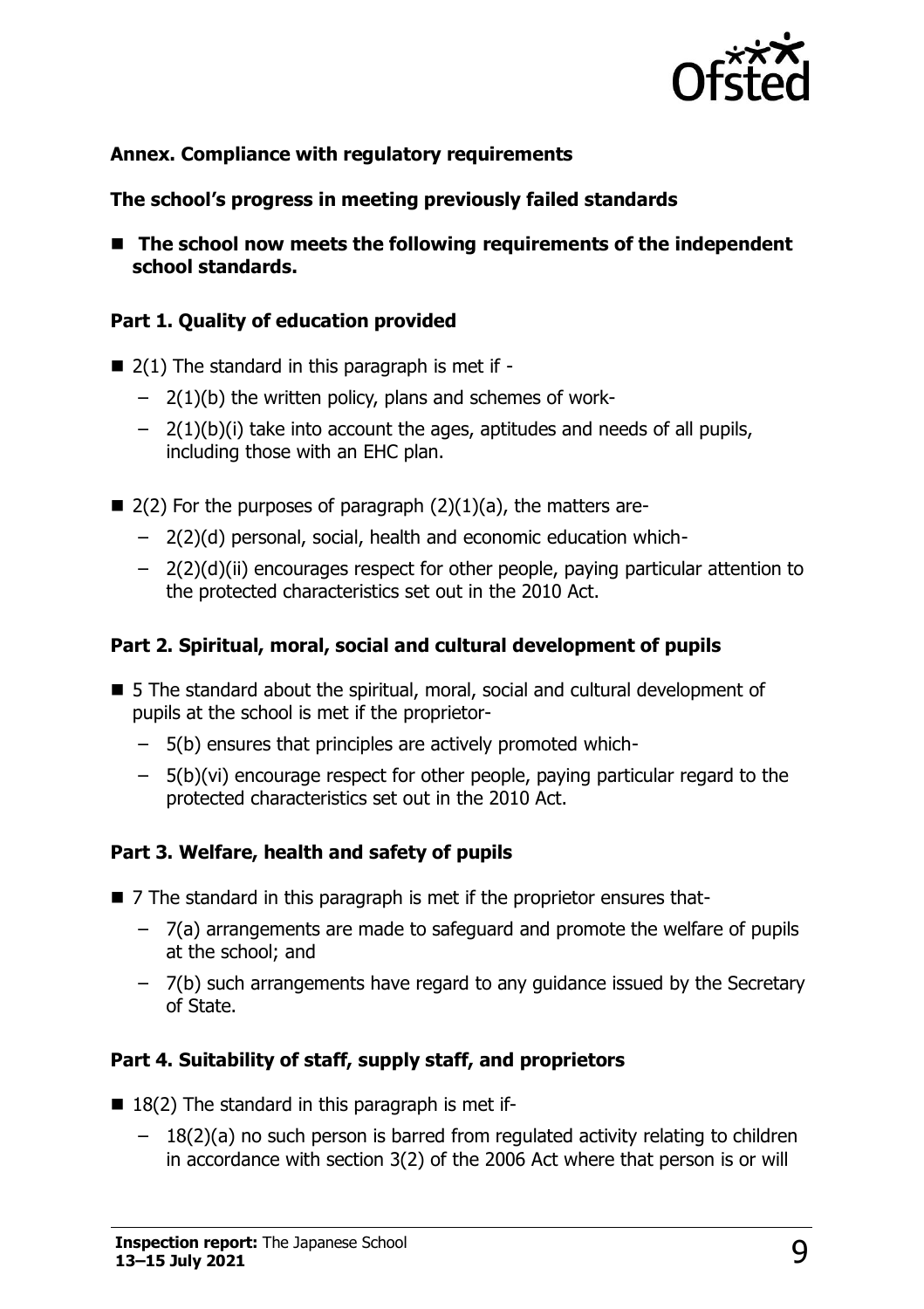

be engaging in activity which is regulated activity within the meaning of Part 1 of Schedule 4 to that Act;

- 18(2)(b) no such person carries out work, or intends to carry out work, at the school in contravention of a prohibition order, an interim prohibition order, or any direction made under section 128 of the 2008 Act or section 142 of the 2002 Act, or any disqualification, prohibition or restriction which takes effect as if contained in either such direction.
- $-18(2)(d)$  the proprietor ensures that, where relevant to any such person, an enhanced criminal record check is made in respect of that person and an enhanced criminal record certificate is obtained before or as soon as practicable after that person's appointment;
- $-18(2)(e)$  in the case of any person for whom, by reason of that person living or having lived outside the United Kingdom, obtaining such a certificate is not sufficient to establish the person's suitability to work in a school, such further checks are made as the proprietor considers appropriate, having regard to any guidance issued by the Secretary of State.
- $\blacksquare$  18(3) The checks referred to in sub-paragraphs (2)(c) and (except where subparagraph (4) applies) (2)(e) must be completed before a person's appointment.
- $\blacksquare$  20(6) The standard in this paragraph is met in relation to an individual ("MB"), not being the Chair of the school, who is a member of a body of persons corporate or unincorporate named as the proprietor of the school in the register or in an application enter the school in the register, if-
	- $-20(6)(a) MB$
	- 20(6)(a)(ii) does not carry out work, or intend to carry out work, at the school in contravention of a prohibition order, an interim prohibition order, or any direction made under section 128 of the 2008 Act or section 142 of the 2002 Act or any disqualification, prohibition or restriction which takes effect as if contained in either such direction.
	- 20(6)(c) subject to sub-paragraph (8), where the Secretary of State makes a request for an enhanced criminal record check relating to MB countersigned by the Secretary of State to be made, such a check is made.
- $\blacksquare$  21(1) The standard in this paragraph is met if the proprietor keeps a register which shows such of the information referred to in sub-paragraphs (3) to (7) as is applicable to the school in question.
- 21(3) The information referred to in this sub-paragraph is-
	- $-$  21(3)(a) in relation to each member of staff ("S") appointed on or after 1st May 2007, whether-
	- 21(3)(a)(ii) a check was made to establish whether S is barred from regulated activity relating to children in accordance with section 3(2) of the 2006 Act;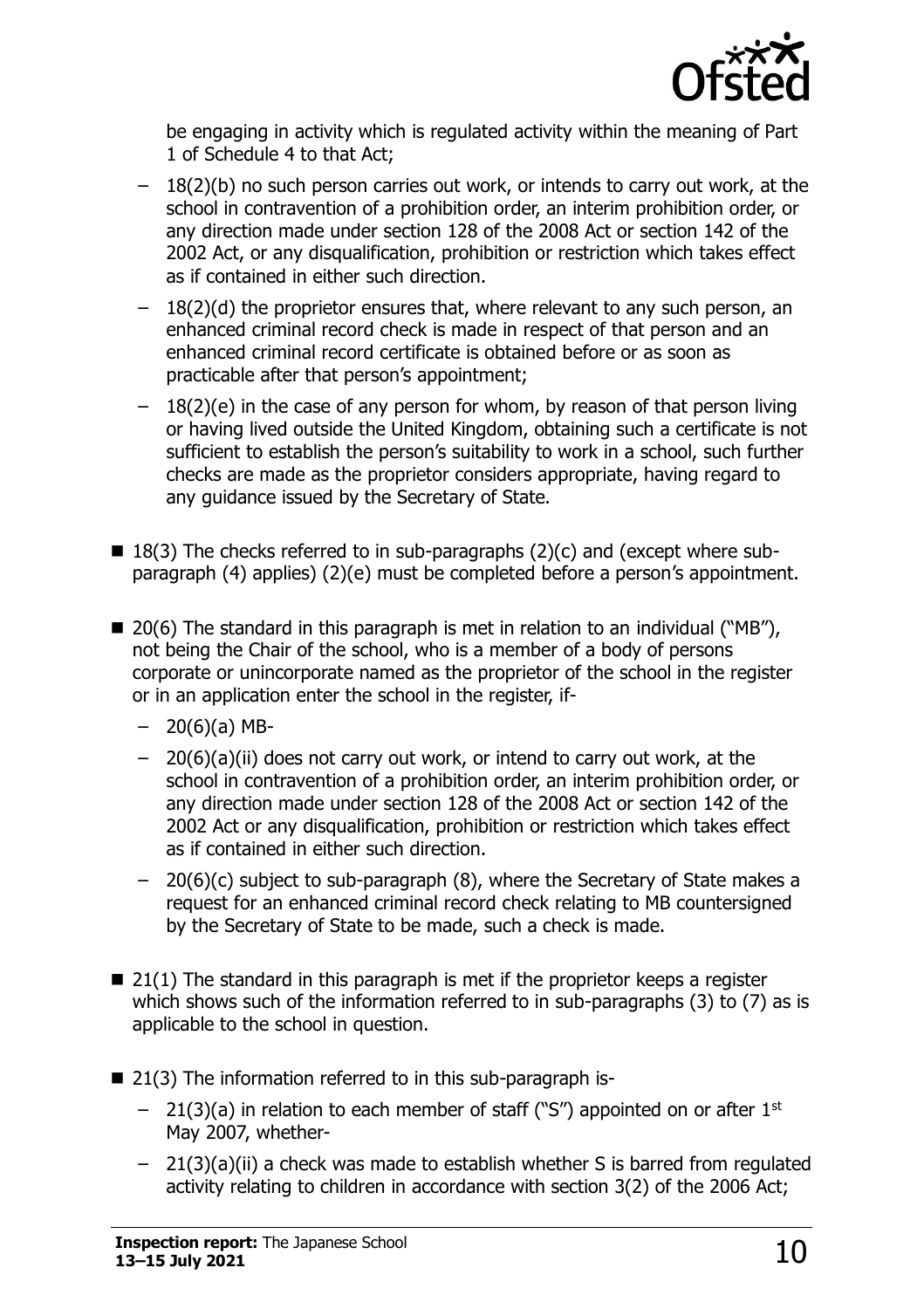

21(3)(a)(iii) a check was made to establish whether S is subject to any direction made under section 128 of the 2008 Act or section 142 of the 2002 Act or any disqualification, prohibition or restriction which takes effect as if contained in such a direction;

- $-$  21(3)(a)(v) an enhanced criminal record certificate was obtained in respect of S;
- $-$  21(3)(a)(vi) checks were made pursuant to paragraph  $18(2)(d)$ ;
- 21(3)(a)(viii) checks were made pursuant to paragraph 18(2)(e);
- 21(3)(b) in relation to each member of staff ("S"), whether a check was made to establish whether S is subject to a prohibition order or an interim prohibition order, including the date on which such check was completed.

#### **Part 7. Manner in which complaints are handled**

- 33 The standard about the manner in which complaints are handled is met if the proprietor ensures that a complaints procedure is drawn up and effectively implemented which deals with the handling of complaints from parents of pupils and which-
	- 33(f) where the parent is not satisfied with the response to the complaint made in accordance with sub-paragraph (e), makes provision for a hearing before a panel appointed by or on behalf of the proprietor and consisting of at least three people who were not directly involved in the matters detailed in the complaint;
	- $-$  33(g) ensures that, where there is a panel hearing of a complaint, one panel member is independent of the management and running of the school;
	- 33(i) provides for the panel to make findings and recommendations and stipulates that a copy of those findings and recommendations is-
	- 33(i)(i) provided to the complainant and, where relevant, the person complained about; and
	- 33(j) provides for a written record to be kept of all complaints that are made in accordance with sub-paragraph (e) and-
	- 33(j)(i) whether they are resolved following a formal procedure, or proceed to a panel hearing; and
	- 33(j)(ii) action taken by the school as a result of those complaints (regardless of whether they are upheld).

#### **Standards that were met at the previous inspection, but are now judged to not be met at this inspection**

#### **Part 3. Welfare, health and safety of pupils**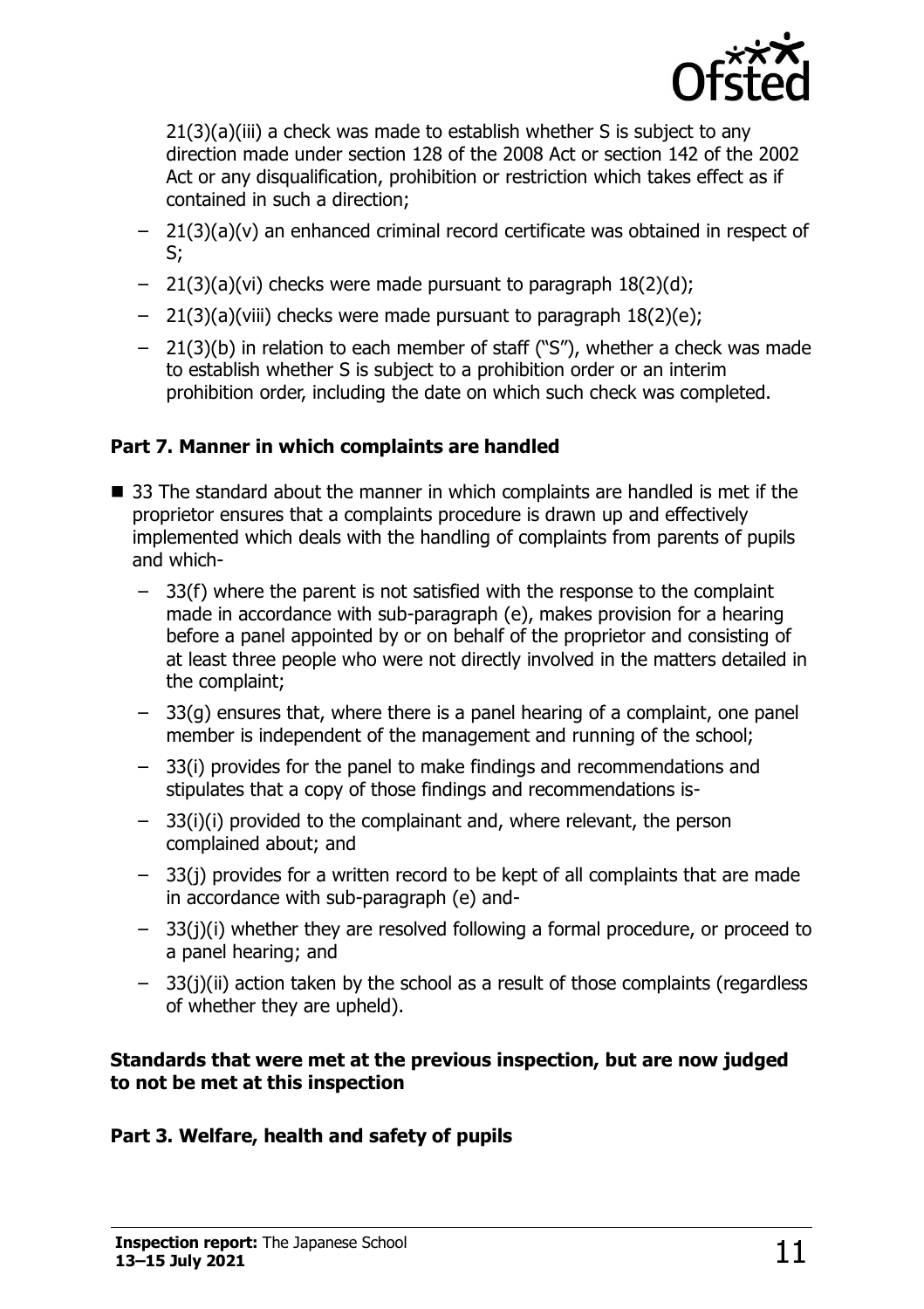

■ 12 The standard in this paragraph is met if the proprietor ensures compliance with the Regulatory Reform (Fire Safety) Order 2005.

#### **The school continues to not meet the following independent school standards.**

#### **Part 8. Quality of leadership in and management of schools**

- $\blacksquare$  34(1) The standard about the quality of leadership and management is met if the proprietor ensures that persons with leadership and management responsibilities at the school-
	- 34(1)(a) demonstrate good skills and knowledge appropriate to their role so that the independent school standards are met consistently;
	- 34(1)(b) fulfil their responsibilities effectively so that the independent school standards are met consistently; and
	- 34(1)(c) actively promote the well-being of pupils.